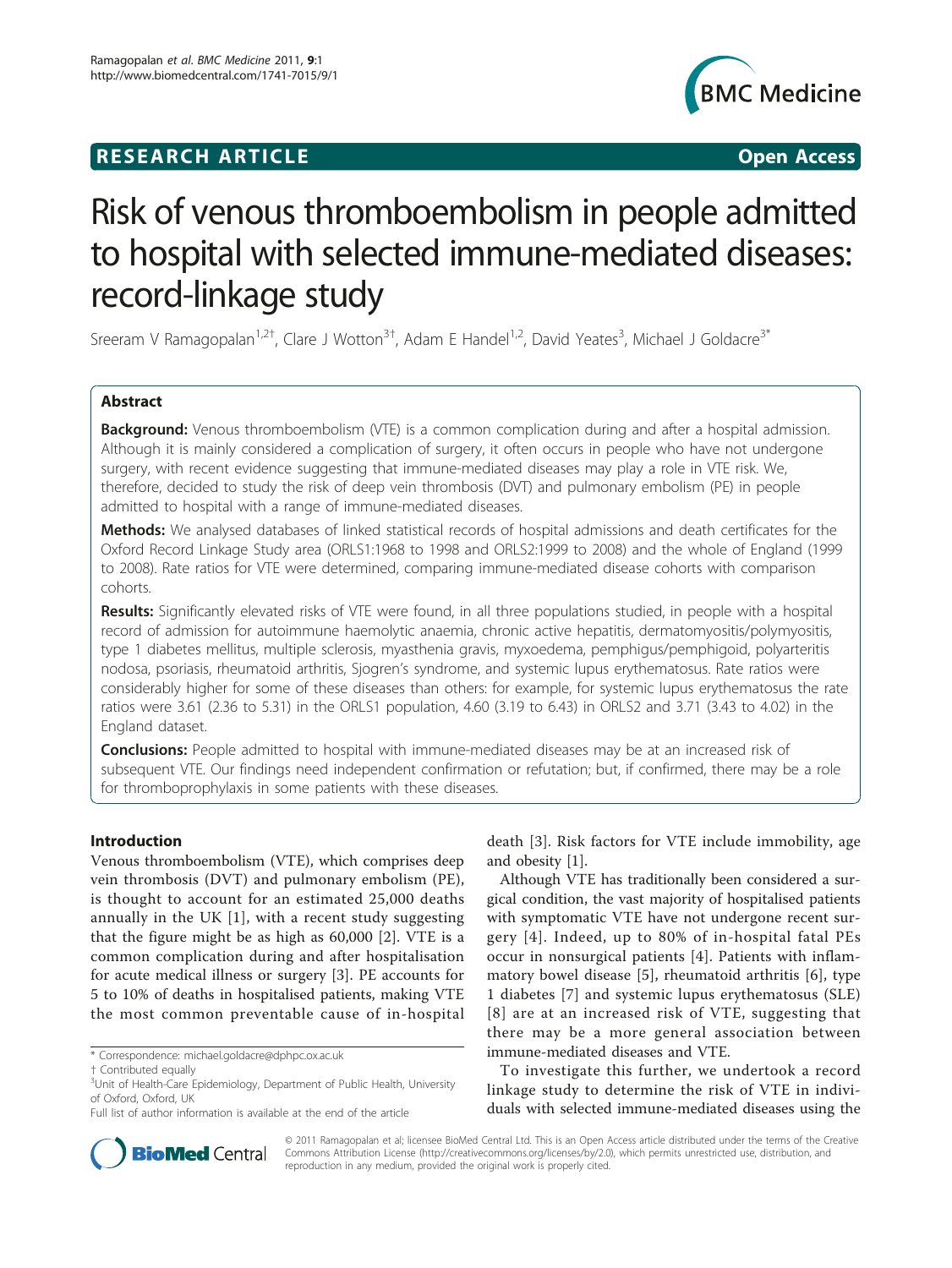<span id="page-1-0"></span>long-standing Oxford Record Linkage Study (ORLS) [\[9](#page-7-0)] and the more recent English national linked Hospital Episode Statistics (HES) dataset.

## Methods

#### Population and data

The Oxford Record Linkage Study (ORLS) [\[9](#page-7-0)] includes brief statistical abstracts of records of all hospital admissions (including day cases) in National Health Service (NHS) hospitals, and all deaths regardless of where they occurred, in defined populations within the former Oxford NHS Region. The original ORLS covered the years 1963 to 1998, and is referred to here as ORLS1. The hospital data were collected routinely in the NHS as the region's hospital statistics system and were similar to English national hospital episode statistics (HES). A second dataset, referred to as ORLS2, has been linked and built as the Oxford regional subset of the English national Hospital Episode Statistics (HES), and runs from 1999 to 2008. The data items available for linkage changed between 1998 and 1999 and the two datasets are not themselves linked together. We have also used the complete dataset of the English national HES (1999 to 2008). Death data in each of the three datasets derive from death certificates. The population covered by

ORLS1 gradually expanded over time from an initial population of part of Oxfordshire (an approximately 300,000 resident population) to all four counties of the former Oxford NHS region (resident population 2.5 million); and the ORLS2 covers the same four counties. The population of England is 50 million. The datasets used in this study (versions m6v2 for ORLS and v08a for ORLS2 and England) have been constructed by staff in the Oxford Unit of Healthcare-Epidemiology.

The basic methods were the same for the analysis of each disease and are described for rheumatoid arthritis and VTE. A cohort of people with a record of admission or day case care for rheumatoid arthritis was constructed for those with a principal diagnosis of rheumatoid arthritis, as the reason for hospital care, by identifying the first admission, or episode of day case care, for the condition in an NHS hospital during the study period of 1963 to 1998 in ORLS1, 1999 to 2008 in ORLS2, and 1999 to 2008 for the whole of England. The International Classification of Disease (ICD) codes used for each immune-mediated disease can be found in Table 1 and [2](#page-2-0). The ICD codes used for VTE (DVT and PE) were: 465 in ICD 7; 450 in ICD8; 415.1, 451.1 and 453.9 in ICD9; I26 and I80.2 in ICD10. A reference cohort was constructed by identifying the first admission

| Exposure cohort (and ICD code <sup>1)</sup> | ORLS1            | ORLS <sub>2</sub> | England          |
|---------------------------------------------|------------------|-------------------|------------------|
|                                             | Total (% female) | Total (% female)  | Total (% female) |
| Addison's disease (255.4)                   | 489 (64)         | 624(60)           | 10,257 (60)      |
| Ankylosing spondylitis (720)                | 976 (30)         | 991 (29)          | 2,2001 (29)      |
| Autoimmune haemolytic anaemia (283)         | 421 (55)         | 377 (59)          | 7,854 (55)       |
| Chronic active hepatitis (571.4)            | 431 (61)         | 209 (71)          | 4512 (70)        |
| Coeliac disease (579.0)                     | 1,722 (61)       | 2,324(66)         | 48,239 (66)      |
| Dermatomyositis, polymyositis (710.3,710.4) | 328 (63)         | 268 (70)          | 6,002(63)        |
| Diabetes mellitus under 30 (250)            | 4,950 (47)       | 4,410 (48)        | 79,581 (48)      |
| Goodpasture's syndrome (446.2)              | 76 (53)          | 53 (43)           | 999 (45)         |
| Hashimoto's thyroiditis (245)               | 524 (87)         | 384 (90)          | 8,573 (88)       |
| Idiopathic thrombocytopenia purpura (287.3) | 779 (54)         | 1,221(57)         | 25,984 (55)      |
| Multiple sclerosis (340)                    | 3,823 (66)       | 4,106 (68)        | 81,950 (68)      |
| Myasthenia gravis (358)                     | 379 (63)         | 420 (57)          | 10,024 (51)      |
| Myxoedema (244)                             | 6,738 (82)       | 23,456 (81)       | 63,0354 (81)     |
| Pemphigus, pemphigoid (694.4,694.5)         | 537 (57)         | 492 (57)          | 11,480 (57)      |
| Pernicious anaemia (281)                    | 4,131 (63)       | 1,457 (70)        | 47,092 (68)      |
| Polyarteritis nodosa (446)                  | 298 (42)         | 84 (42)           | 2,088 (43)       |
| Primary biliary cirrhosis (571.6)           | 359 (77)         | 367 (83)          | 9,060 (85)       |
| Psoriasis (696.0,696.1,696.8,696.9)         | 3,910 (52)       | 3,365 (48)        | 85,358 (48)      |
| Rheumatoid arthritis (714)                  | 14,231 (73)      | 11,241 (72)       | 268,005 (71)     |
| Scleroderma (710.1)                         | 363 (80)         | 542 (85)          | 11,643 (82)      |
| Sjogren's syndrome (710.2)                  | 165 (86)         | 446 (89)          | 12,680 (89)      |
| Systemic lupus erythematosus (710.0)        | 594 (86)         | 997 (87)          | 23,544 (87)      |
| Thyrotoxicosis (242)                        | 5,503 (81)       | 3,986 (89)        | 91,913 (79)      |

Table 1 Number of people in the study with each immune-mediated disease, and percentage of females

<sup>1</sup> ICD 9 codes for each disease (equivalent codes were used for cases coded in ICD Revisions 7, 8 and 10)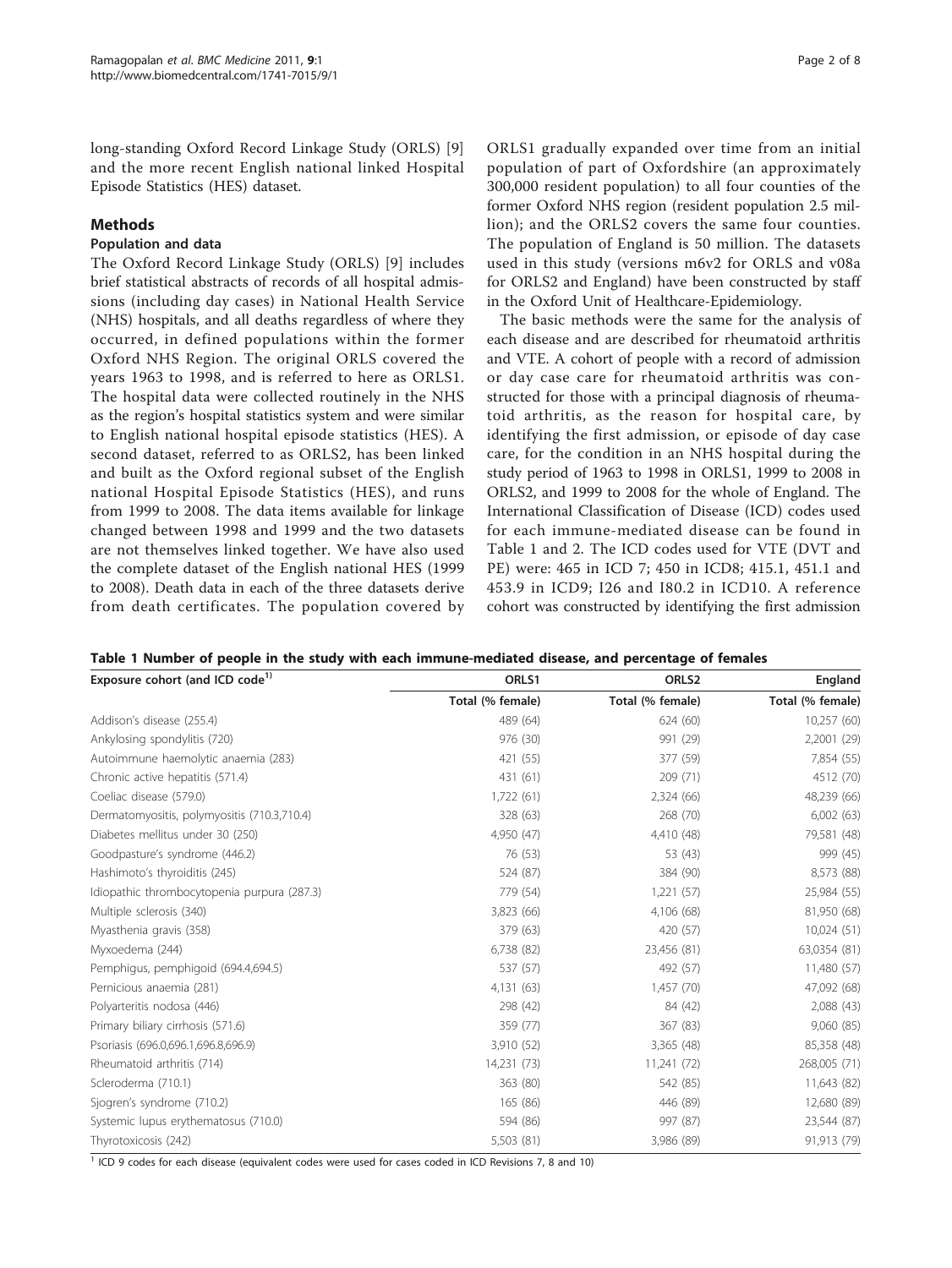<span id="page-2-0"></span>

|                     |  | Table 2 Rate ratios <sup>1</sup> and 95% confidence intervals (CIs) for venous thromboembolism, compared with the control |  |
|---------------------|--|---------------------------------------------------------------------------------------------------------------------------|--|
| cohort <sup>2</sup> |  |                                                                                                                           |  |

|                                                                               | Dataset (years)                                     |         |                                                     |         |                                                       |         |  |
|-------------------------------------------------------------------------------|-----------------------------------------------------|---------|-----------------------------------------------------|---------|-------------------------------------------------------|---------|--|
| Immune-mediated disease (ICD code <sup>3</sup> )<br>Addison's disease (255.4) | ORLS1 (1963 to 1998) Rate<br>ratio (95% CI) P-value |         | ORLS2 (1999 to 2008) Rate<br>ratio (95% CI) P-value |         | England (1999 to 2008) Rate<br>ratio (95% CI) P-value |         |  |
|                                                                               | 1.49 (0.79 to 2.55)                                 | 0.20    | 2.96 (1.53 to 5.20)                                 | < 0.001 | 2.15 (1.86 to 2.47)                                   | < 0.001 |  |
| Ankylosing spondylitis (720)                                                  | 1.35 (0.80 to 2.13)                                 | 0.26    | 1.18 (0.56 to 2.17)                                 | 0.73    | 1.93 (1.74 to 2.14)                                   | < 0.001 |  |
| Autoimmune haemolytic anaemia (283)                                           | 2.83 (1.62 to 4.60)                                 | < 0.001 | 3.64 (2.11 to 5.85)                                 | < 0.001 | 3.83 (3.43 to 4.25)                                   | < 0.001 |  |
| Chronic active hepatitis (571.4)                                              | 2.24 (1.25 to 3.70)                                 | 0.003   | 3.99 (1.46 to 8.72)                                 | 0.001   | 2.04 (1.65 to 2.50)                                   | < 0.001 |  |
| Coeliac disease (579.0)                                                       | 1.35 (0.89 to 1.97)                                 | 0.21    | 1.36 (0.87 to 2.03)                                 | 0.17    | 1.21 (1.11 to 1.33)                                   | < 0.001 |  |
| Dermatomyositis, polymyositis (710.3,710.4)                                   | 1.98 (0.99 to 3.55)                                 | 0.04    | 2.90 (1.16 to 5.98)                                 | 0.009   | 3.04 (2.60 to 3.54)                                   | < 0.001 |  |
| Diabetes mellitus under 30 (250)                                              | 2.13 (1.33 to 3.26)                                 | 0.001   | 3.22 (1.79 to 5.54)                                 | < 0.001 | 2.58 (2.22 to 2.98)                                   | < 0.001 |  |
| Goodpasture's syndrome (446.2)                                                | 2.29 (0.28 to 8.28)                                 | 0.50    | 6.89 (1.87 to 17.7)                                 | < 0.001 | 2.78 (1.78 to 4.14)                                   | < 0.001 |  |
| Hashimoto's thyroiditis (245)                                                 | 0.89 (0.38 to 1.75)                                 | 0.87    | 0.91 (0.19 to 2.67)                                 | 0.91    | 1.41 (1.15 to 1.72)                                   | 0.001   |  |
| Idiopathic thrombocytopenia purpura (287.3)                                   | 2.04 (0.93 to 3.88)                                 | 0.05    | 1.58 (0.97 to 2.42)                                 | 0.05    | 2.09 (1.90 to 2.29)                                   | < 0.001 |  |
| Multiple sclerosis (340)                                                      | 2.24 (1.83 to 2.72)                                 | < 0.001 | 2.52 (2.00 to 3.13)                                 | < 0.001 | 2.14 (2.03 to 2.26)                                   | < 0.001 |  |
| Myasthenia gravis (358)                                                       | 2.04 (1.09 to 3.49)                                 | 0.02    | 2.34 (1.24 to 4.01)                                 | 0.003   | 2.26 (2.00 to 2.54)                                   | < 0.001 |  |
| Myxoedema (244)                                                               | 1.47 (1.27 to 1.70)                                 | < 0.001 | 1.36 (1.22 to 1.52)                                 | < 0.001 | 1.30 (1.27 to 1.33)                                   | < 0.001 |  |
| Pemphigus, pemphigoid (694.4,694.5)                                           | 2.69 (1.90 to 3.70)                                 | < 0.001 | 3.28 (2.07 to 4.94)                                 | < 0.001 | 2.22 (2.00 to 2.45)                                   | < 0.001 |  |
| Pernicious anaemia (281)                                                      | 1.20 (0.99 to 1.44)                                 | 0.06    | 1.44 (0.97 to 2.07)                                 | 0.06    | 1.36 (1.27 to 1.45)                                   | < 0.001 |  |
| Polyarteritis nodosa (446)                                                    | 2.88 (1.70 to 4.55)                                 | < 0.001 | 4.36 (0.90 to 12.8)                                 | 0.03    | 3.53 (2.76 to 4.44)                                   | < 0.001 |  |
| Primary biliary cirrhosis (571.6)                                             | 1.29 (0.52 to 2.67)                                 | 0.64    | 2.76 (1.37 to 4.95)                                 | 0.001   | 1.49 (1.26 to 1.74)                                   | < 0.001 |  |
| Psoriasis (696.0,696.1,696.8,696.9)                                           | 1.62 (1.32 to 1.98)                                 | < 0.001 | 1.65 (1.23 to 2.17)                                 | < 0.001 | 1.66 (1.57 to 1.75)                                   | < 0.001 |  |
| Rheumatoid arthritis (714)                                                    | $1.45$ (1.31 to 1.60)                               | < 0.001 | 1.57 (1.37 to 1.79)                                 | < 0.001 | 1.75 (1.70 to 1.80)                                   | < 0.001 |  |
| Scleroderma (710.1)                                                           | 2.16 (0.99 to 4.10)                                 | 0.03    | 1.53 (0.70 to 2.91)                                 | 0.29    | 1.97 (1.73 to 2.23)                                   | < 0.001 |  |
| Sjogren's syndrome (710.2)                                                    | 2.85 (1.37 to 5.25)                                 | 0.001   | 1.91 (1.02 to 3.28)                                 | 0.03    | 2.02 (1.80 to 2.26)                                   | < 0.001 |  |
| Systemic lupus erythematosus (710.0)                                          | 3.61 (2.36 to 5.31)                                 | < 0.001 | 4.60 (3.19 to 6.43)                                 | < 0.001 | 3.71 (3.43 to 4.02)                                   | < 0.001 |  |
| Thyrotoxicosis (242)                                                          | $1.14$ (0.95 to 1.36)                               | 0.14    | 1.56 (1.23 to 1.95)                                 | < 0.001 | 1.34 (1.27 to 1.42)                                   | < 0.001 |  |

<sup>1</sup> Adjusted for sex, age in five-year bands, time-period in single calendar years and district of residence in the ORLS datasets; and for sex, age in five-year bands, time-period in single calendar years, region of residence and deprivation score associated with patients' area of residence, in quintiles, in the England dataset. The rate ratios are calculated as the ratio of the observed/expected number in the cohort for each immune-mediated disease (see Appendix) to the observed/ expected numbers in the reference cohort as calculated in the analysis undertaken for each of the individual disease (data not shown).

<sup>2</sup> Conditions used in reference cohort, with Office of Population, Censuses and Surveys (OPCS) code edition 3 for operations and ICD9 code for diagnosis) (with equivalent codes used for other coding editions): appendicectomy (OPCS3 441), squint (ICD9 378), otitis externa, otitis media (380 to 382), haemorrhoids (455), deflected septum, nasal polyp (470 to 471), impacted tooth and other disorders of teeth (520 to 521), inguinal hernia (550)), ingrown toenail and other diseases of nail (703), sebaceous cyst (706.2), internal derangement of knee (717), bunion (727.1), dislocations, sprains and strains (830 to 839, 840 to 848), superficial injury and contusion (910 to 919, 920 to 924).

<sup>3</sup> ICD 9 codes for each immune-mediated disease (equivalent codes were used for cases coded in ICD Revisions 7, 8 and 10.)

for each individual with various other, mainly minor medical and surgical, conditions (listed in Table 2 footnotes). This is based on a 'reference' group of conditions that has been used in other studies of associations between diseases [\[10](#page-7-0)-[12](#page-7-0)]. In its design, the standard epidemiological practice was followed, when hospital controls are used, of selecting a diverse range of conditions, rather than relying on a narrow range (in case the latter are themselves atypical in their risk of subsequent disease). As a check, we have studied the risk of VTE in the control conditions within the reference cohort to ensure that the reference cohort does not include control conditions that have atypically high or low VTE rates.

People were included in the rheumatoid arthritis or reference cohort if they did not have an admission for VTE either before or at the same time as the admission for rheumatoid arthritis or the reference condition. We then searched the database for any subsequent NHS hospital care for, or death from, VTE in these cohorts. We considered that rates of VTE in the reference cohort would approximate those in the general population of the region while allowing for migration in and out of it (data on migration of individuals were not available).

#### Statistical methods

We calculated rates of VTE based on cohort analysis. For each broad age group of people with rheumatoid arthritis, and for VTE, we took "date of entry" into each cohort as the date of first admission for rheumatoid arthritis, or reference condition, and "date of exit" as the date of first record of VTE, death, or the end of the data file (31 December 1998 for ORLS1; 31 March 2008 for ORLS2 and English HES), whichever was the earliest.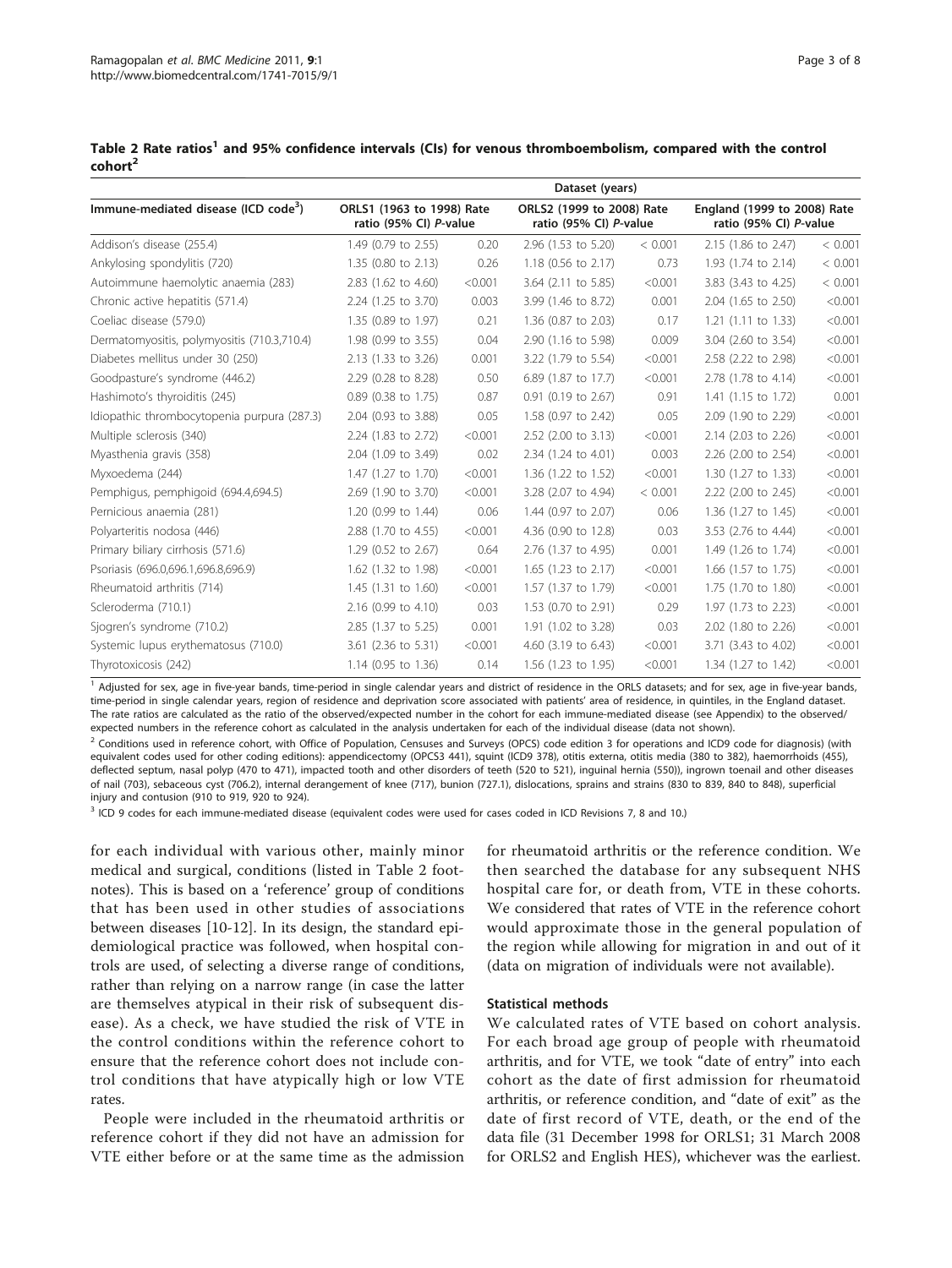In the ORLS cohorts, in comparing the rheumatoid arthritis cohort with the reference cohort, we first calculated rates for VTE, stratified and then standardised by age (in five-year age groups), sex, calendar year of first recorded admission, and district of residence, to ensure that the results of group comparisons were equivalent in these respects. We used a similar approach to standardisation in the England dataset, stratifying by age (in fiveyear age groups), sex, calendar year of first recorded admission, region of residence, and quintile of patients' Index of Deprivation score (as a measure of socio-economic status). We used the indirect method of standardisation, using the combined rheumatoid arthritis and reference cohorts as the standard population. We applied the stratum-specific rates in the combined rheumatoid arthritis and reference cohorts to the number of people in each stratum in the rheumatoid arthritis cohort, separately, and then to those in the reference cohort. We calculated the ratio of the standardised rate of occurrence of VTE in the exposure cohorts relative to that in the reference cohort. The confidence interval for the rate ratio and  $\chi^2$  statistics for its significance were calculated as described elsewhere [[13\]](#page-7-0). Calculated in this way, the rate ratio provides a measure of relative risk of VTE in the rheumatoid arthritis cohort, compared with the reference cohort. The fact that there is unmeasured migration in the populations covered by the study, and the use of an internal reference cohort for comparison with the VTE rates in the rheumatoid arthritis cohort (and others), preclude meaningful calculation of absolute risks.

We analysed the occurrence of an admission for VTE within 90 days of the admission for each immunerelated disease, and at 91 days and more, to help establish whether any elevated risk of VTE was confined to the short-term after the episode of hospitalisation or was more prolonged.

In the analysis of diabetes mellitus, we used hospital admission for diabetes mellitus when aged under 30 as a proxy for type 1 diabetes, as the type of diabetes is not well recorded in routine hospital statistics. We analysed the data for males and females separately, as well as together, to ascertain whether or not there were differences between them in risk of VTE.

## Results

Table [1](#page-1-0) shows the number of people in the study who were admitted to the hospital with each of the selected immune-mediated diseases; it also shows the percentage of these who were female. The number of people in each of the three corresponding comparison cohorts were: 313,716 (47% female) for ORLS1, 187,609 (46% female) for ORLS2, and 3,707,315 (41% female) for England.

There were elevated risks of VTE after hospital admission for the following individual immune-mediated diseases, in all three of the populations studied: autoimmune haemolytic anaemia, chronic active hepatitis, dermatomyositis/polymyositis, type 1 diabetes mellitus, multiple sclerosis (MS), myasthenia gravis, myxoedema, pemphigus/ pemphigoid, polyarteritis nodosa, psoriasis, rheumatoid arthritis, Sjogren's syndrome, and SLE (Table [2](#page-2-0) and Appendix).

In the much larger population of England, we also found elevated risks for VTE in people admitted with Addison's disease, ankylosing spondylitis, coeliac disease, Goodpasture's syndrome, Hashimoto's thyroiditis, idiopathic thrombocytopenia purpura, pernicious anaemia, primary biliary cirrhosis, scleroderma and thyrotoxicosis (Table [2](#page-2-0)).

High levels of risk, substantially higher than the risks associated with some of the other diseases, were found for SLE and polyarteritis nodosa. The rate ratios for SLE were 3.61 (2.36 to 5.31) in the ORLS1 population, 4.60 (3.19 to 6.43) in ORLS2 and 3.71 (3.43 to 4.02) in the English national dataset. Those for polyarteritis nodosa were, respectively, 2.88 (1.70 to 4.55), 4.36 (not quite significant with CIs of 0.90 to 12.8) and 3.53 (2.76 to 4.44). Consistently high levels of risk were also found for chronic active hepatitis, dermatomyositis and polymyositis, diabetes mellitus, MS and Sjogren's syndrome.

#### Males and females

On the whole, the rate ratios for males and females were similar although some of the numbers in ORLS1 and ORLS2 became rather small when subdivided by sex. In the England dataset, there was a significant elevation of VTE risk in males with coeliac disease (RR 1.47; 1.26 to1.70), but not in females (1.09; 0.97 to 1.23). Similarly, the VTE rate ratio for males with Hashimoto's thyroiditis was significantly elevated (2.98; 1.86 to 4.51), but the rate ratio in females was not (1.23; 0.97 to 1.54). There were no other significant differences between males and females.

## Short (0 to 90 days) and long-term (91+ days) associations with VTE

We studied the occurrence of VTE in time intervals after admission. However, subdividing the results into 0 to 90 days and 91+ days since immune-mediated disease admission did reduce power. Only MS, myxoedema, psoriasis, rheumatoid arthritis and SLE had sufficient numbers for meaningful analysis. Table [3](#page-4-0) shows that, in general, associations with increased VTE risk were found for these diseases at both short and long intervals.

#### Absolute risk

Although we could not calculate meaningful absolute risks for the ORLS1 and ORLS2 cohorts, because of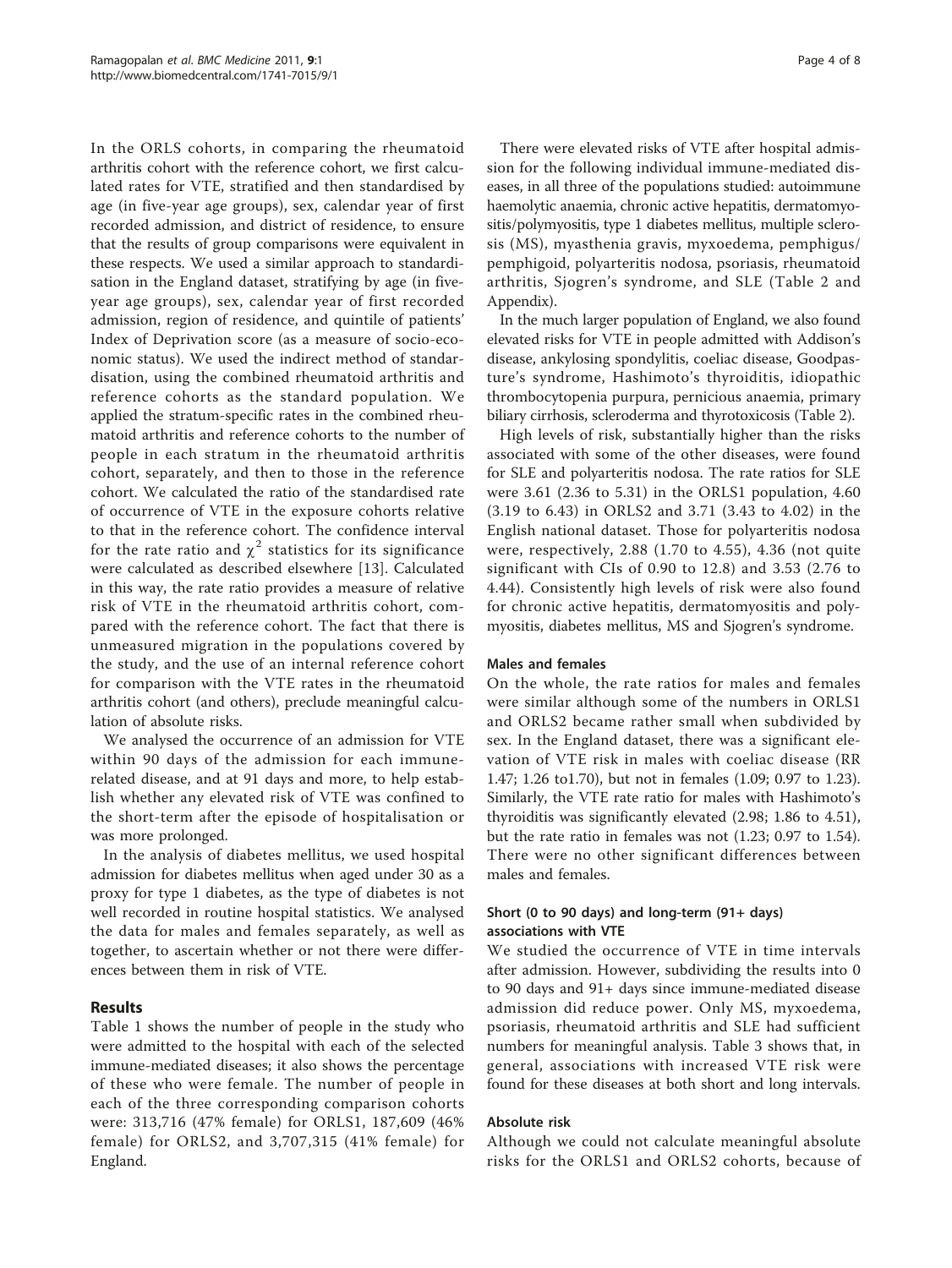| Exposure, time between<br>exposure and VTE (days) | ORLS1 |       |                       | ORLS <sub>2</sub> |      |                     | England    |      |                     |
|---------------------------------------------------|-------|-------|-----------------------|-------------------|------|---------------------|------------|------|---------------------|
|                                                   | Obs   | Exp   | $RR1$ (95% CI)        | <b>Obs</b>        | Exp  | $RR1$ (95% CI)      | <b>Obs</b> | Exp  | $RR1$ (95% CI)      |
| MS 0 to 90                                        | 10    | 8.1   | 1.25 (0.59 to 2.31)   | 17                | 6.7  | 2.64 (1.51 to 4.33) | 212        | 112  | 1.95 (1.69 to 2.24) |
| $91+$                                             | 96    | 43.7  | 2.23 (1.80 to 2.74)   | 71                | 30.1 | 2.45 (1.90 to 3.13) | 1297       | 619  | 2.17 (2.05 to 2.30) |
| Myxoedema 0 to 90                                 | 38    | 39.8  | 0.95 (0.66 to 1.32)   | 126               | 95.9 | 1.48 (1.18 to 1.85) | 2617       | 2058 | 1.48 (1.41 to 1.56) |
| $91+$                                             | 160   | 107   | 1.52 (1.29 to 1.79)   | 305               | 245  | 1.32 (1.16 to 1.51) | 8487       | 7237 | 1.26 (1.22 to 1.29) |
| Psoriasis 0 to 90                                 | 12    | 11.6  | 1.04 (0.53 to 1.83)   | 15                | 6.5  | 2.41 (1.33 to 4.06) | 226        | 134  | 1.73 (1.51 to 1.98) |
| $91+$                                             | 87    | 54.2  | 1.62 (1.29 to 2.00)   | 38                | 26.5 | 1.45 (1.02 to 2.01) | 1092       | 679  | 1.64 (1.54 to 1.75) |
| Rheumatoid arthritis: 0 to 90                     | 52    | 61.7  | $0.83$ (0.61 to 1.10) | 50                | 37.0 | 1.43 (1.03 to 1.95) | 1122       | 730  | 1.71 (1.60 to 1.83) |
| $91+$                                             | 395   | 279.8 | 1.46 (1.31 to 1.62)   | 231               | 156  | 1.60 (1.38 to 1.85) | 5703       | 3626 | 1.75 (1.70 to 1.81) |
| SLE 0 to 90                                       | 5     | 1.4   | 3.64 (1.18 to 8.56)   | 6                 | 1.8  | 3.41 (1.24 to 7.75) | 111        | 27.4 | 4.15 (3.40 to 5.01) |
| $91+$                                             | 21    | 6.5   | 3.25 (2.01 to 4.98)   | 29                | 5.9  | 5.03 (3.35 to 7.27) | 525        | 148  | 3.61 (3.31 to 3.94) |

<span id="page-4-0"></span>Table 3 Occurrence of VTE within 90 days or more than 90 days after admission for immune-mediated disease

<sup>1</sup> Adjusted for sex, age in five-year bands, time-period in single calendar years and district of residence in the ORLS datasets; and for sex, age in five-year bands, time-period in single calendar years, region of residence and deprivation score associated with patients' area of residence, in quintiles, in the England dataset.

migration into and out of the Oxford region, approximate absolute risks can be calculated in the English national data. For example, there were 81,950 people in the MS cohort of whom 1,509 had an admission for VTE (1.8%) during the 10-year period covered by the study. As an approximation, in people with MS there was one case of VTE per 264 person-years at risk. Similar calculations show that 2.7% of people with SLE had an admission for VTE in the period covered by the study, and that the event rate was one case of VTE per 169 person-years at risk. These calculations assume that migration was small and that its effect was unimportant.

#### **Discussion**

The ORLS1 (1963 to 1998) and ORLS2 (1999 to 2008) cover broadly the same population but at different times. The English linked dataset is completely independent of ORLS1 and it covers a far larger population in the same timeframe as ORLS2. The results of the analyses in the three datasets corroborate each other. Previous studies have found elevated risks of VTE in people with rheumatoid arthritis [\[6\]](#page-7-0), type 1 diabetes mellitus [[7\]](#page-7-0), SLE[8] and inflammatory bowel disease [[5](#page-6-0)]. We have not reported on inflammatory bowel diseases here as they are included in a different epidemiological study that we hope to publish separately. These previous findings, combined with our own, suggest that there may be a general association between immune-mediated diseases and the risk of subsequent VTE. This risk is not solely associated with the short term after hospital admission: for the diseases with large enough numbers to study, it was sustained over time.

The increased risks of VTE may have different underlying causes in each disease. The elevated risks may be a reflection of patients with more extreme cases of the immune-mediated diseases, in that the populations in

our study are those admitted to hospital. Immobility [[14](#page-7-0)], effects of treatment (corticosteroids promote haemostasis) [[15\]](#page-7-0) or a true effect of inflammation on coagulation [[16\]](#page-7-0) could all be implicated in the associations shown.

In 1856, Virchow proposed three precipitants for venous thrombosis: venous stasis, increased coagulability of the blood, and damage to the vessel wall [\[17\]](#page-7-0). Inflammation is a key determinant of endothelial function in both arteries and veins and results in changes in expression of selectins and cellular adhesion molecules [[16](#page-7-0)]. Studies have shown that patients with VTE were more likely to have elevated plasma IL-8, IL-6, MCP-1 and TNF- $\alpha$  levels [[18\]](#page-7-0), that inflammation influences clotting factor levels [[19](#page-7-0)], that an inflammatory gene is associated with VTE [\[20](#page-7-0)] and acute inflammation does contribute to VTE [[21](#page-7-0)]. Taken together, inflammation is likely to contribute to some extent to the initiation of venous thrombus formation.

## Methodological issues: datasets, population, and multiple comparisons

Strengths of the datasets include their size, with large numbers of fairly uncommon diseases. The ORLS1 data provide long duration of follow-up; the English data provide a much larger and more recent population but with shorter follow-up. The risk of VTE was therefore studied for a large number of immune-mediated diseases, all within a single population and using the same methodology. Accordingly, levels of risk associated with different immune-mediated diseases can be directly compared within the same study populations.

Our study should be regarded as exploratory rather than definitive. We studied a wide range of immunemediated diseases with differing aetiologies. We did so because, as an exploratory study, with very large linked datasets in which many diseases can be studied, we saw no reason to be restrictive in our selection of diseases.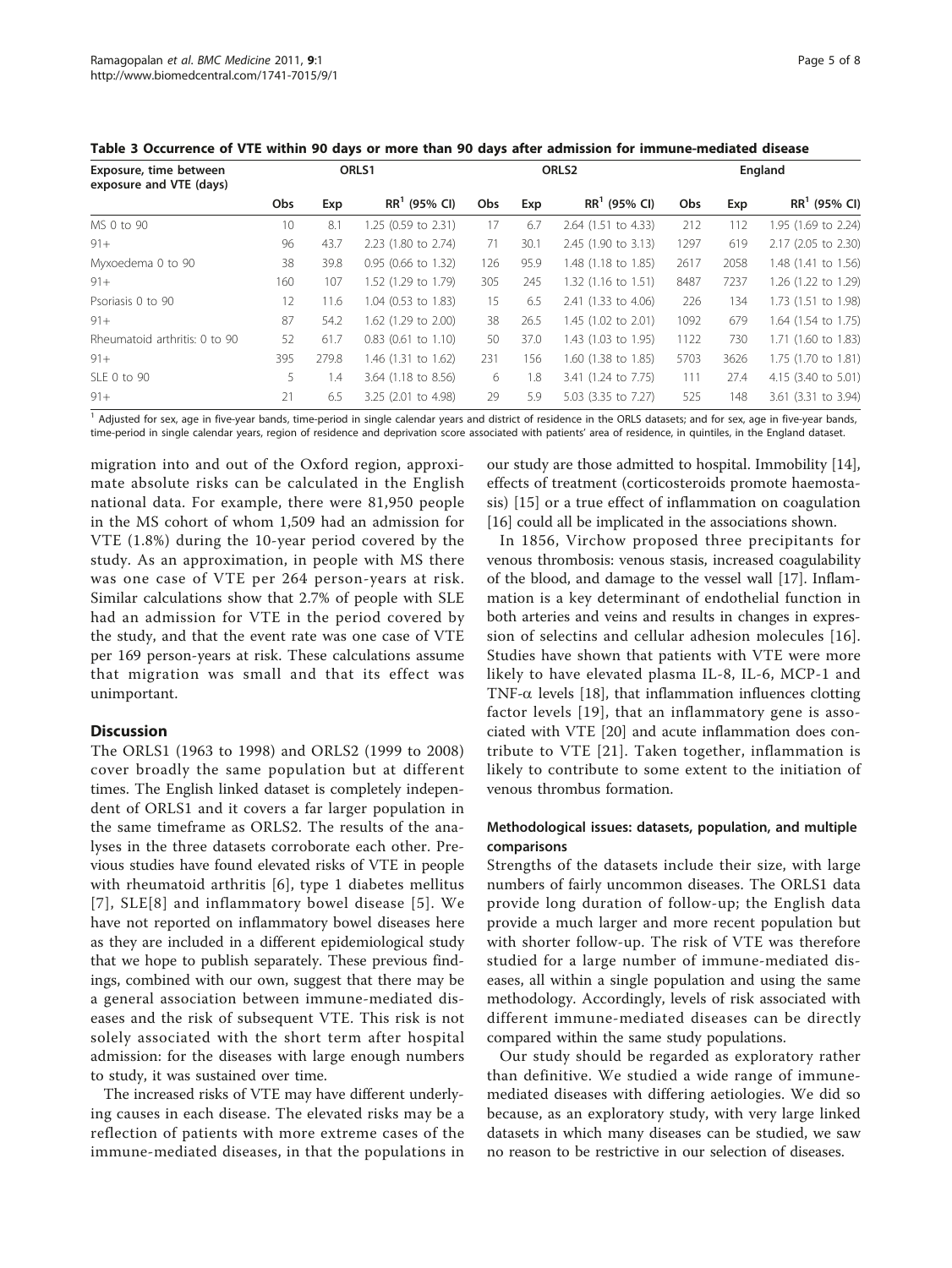The datasets have limitations. The cohorts are based on prevalent cases, the first recorded hospital admission or episode of day case care for each person with each condition, rather than being cohorts with follow-up from the date of first diagnosis. Data are not recorded on patients who move out of the area covered by data collection or who are treated in hospitals outside the area (mainly affecting ORLS). The datasets are limited to people who were admitted to hospital, or who received day case specialist care. This would not capture all people with each immune-mediated disease, although it should identify the great majority with subsequent diagnosed VTE. These factors are part of our reasoning for including a comparison cohort of patients admitted to hospital, or in receipt of day case care, from the same database and for 'matching', through stratified analysis, for area of treatment and for year of first recorded diagnosis as well as for age and sex. The two Oxford datasets are not linked to each other due to changes in the data items available for linkage between 1998 and 1999. Consequently, it is likely that some people have been recorded as having a 'first admission' for each immunemediated disease in each of the time periods studied.

We lack clinical and laboratory data. We lack treatment data for the immune-mediated diseases; and elements of their treatment could themselves influence VTE risk. There is very limited information on potential confounding factors such as socioeconomic status, and none on smoking or ethnicity. As we comment above, our results should be regarded as speculative rather than definitive: they represent results from what can be done using very large-scale, routinely collected administrative data. They need further work, in different study designs, to confirm or refute the findings, although epidemiological studies involving direct patient contact may be quite formidable logistical undertakings on the scale required.

Our rate ratio for VTE in people admitted to hospital with rheumatoid arthritis in the English dataset was 1.75, which is comparable with a previous study that reported a relative risk of 1.99 [[6](#page-7-0)]. Our rate ratio for VTE in people aged under 30 with diabetes was 2.58 in the English dataset, which compares with a reported figure of 1.73 in hospitalised patients with diabetes aged 20 to 29 in the USA [[7](#page-7-0)]. Although the literature is sparse on VTE in people with immune-mediated diseases, our findings seem broadly comparable with findings of others.

We used age at admission under 30 as a proxy for type 1 diabetes mellitus, as the type of diabetes is not routinely recorded on hospital admission records. Although this will mostly consist of people with type 1 diabetes, there may be a few people with type 2 diabetes in the cohort as well.

We studied a large number of associations between diseases. The effect of making multiple comparisons needs to be considered. For this reason, we have given exact P-values, as well as confidence intervals, so that the reader can judge the degree of significance of each immune-mediated disease and subsequent VTE. It is possible that some of the associations that are significant at a level of  $P < 0.05$  or  $P < 0.01$  may result from making multiple comparisons and the play of chance. This may particularly be so where there is no prior hypothesis to support the finding. On the other hand, even in a study with the number of comparisons that we have made, findings where the significance level is <0.001 or less, are unlikely to be attributable to chance alone. There were differences in levels of risk between the diseases studied: for example, the rate ratios for SLE were significantly and substantially higher than those for myxoedema. Even if the fairly low levels of elevation of risk, such as those associated with myxoedema and thyrotoxicosis, are considered unimportant, the high levels of risks associated with SLE, polyarteritis nodosa and diabetes mellitus are striking. The large numbers of findings with highly significant results in the England cohort needs comment. They no doubt in part reflect the very large numbers of patients in the cohort, such that many differences are significant, even if fairly small (for example, coeliac disease, thyroiditis, myxoedema, thyrotoxicosis), as a result of high statistical power.

## Conclusion

This is an exploratory study into the risk of VTE in people admitted to hospital with a range of immunemediated diseases. Further studies are needed, of individual immune-mediated diseases, in greater depth, to confirm or refute our findings. Given that a large proportion of hospitalised patients are at risk for VTE, and that there is, generally, a low rate of appropriate prophylaxis, our data suggest that patients with selected immune-mediated disease may need to be considered for thromboprophylaxis. This may be particularly warranted in people with diseases at relatively high risk of VTE, such as SLE and polyarteritis nodosa. However, the risk of VTE for any immune-mediated disease we studied is at least an order of magnitude lower than the risk of VTE after surgery[22]. Further investigation is required, prospectively, to determine the thromboprophylaxis status of patients with these immune-mediated diseases who experience VTE. If a substantial proportion of such patients are found not to have been receiving thromboprophylaxis, current recommendations on thromboprophylaxis may need to be re-examined, as the disorders we studied here were not included as risk factors in the recent NICE guidelines on reducing the risk of VTE [[23](#page-7-0)]. Prospective studies are needed to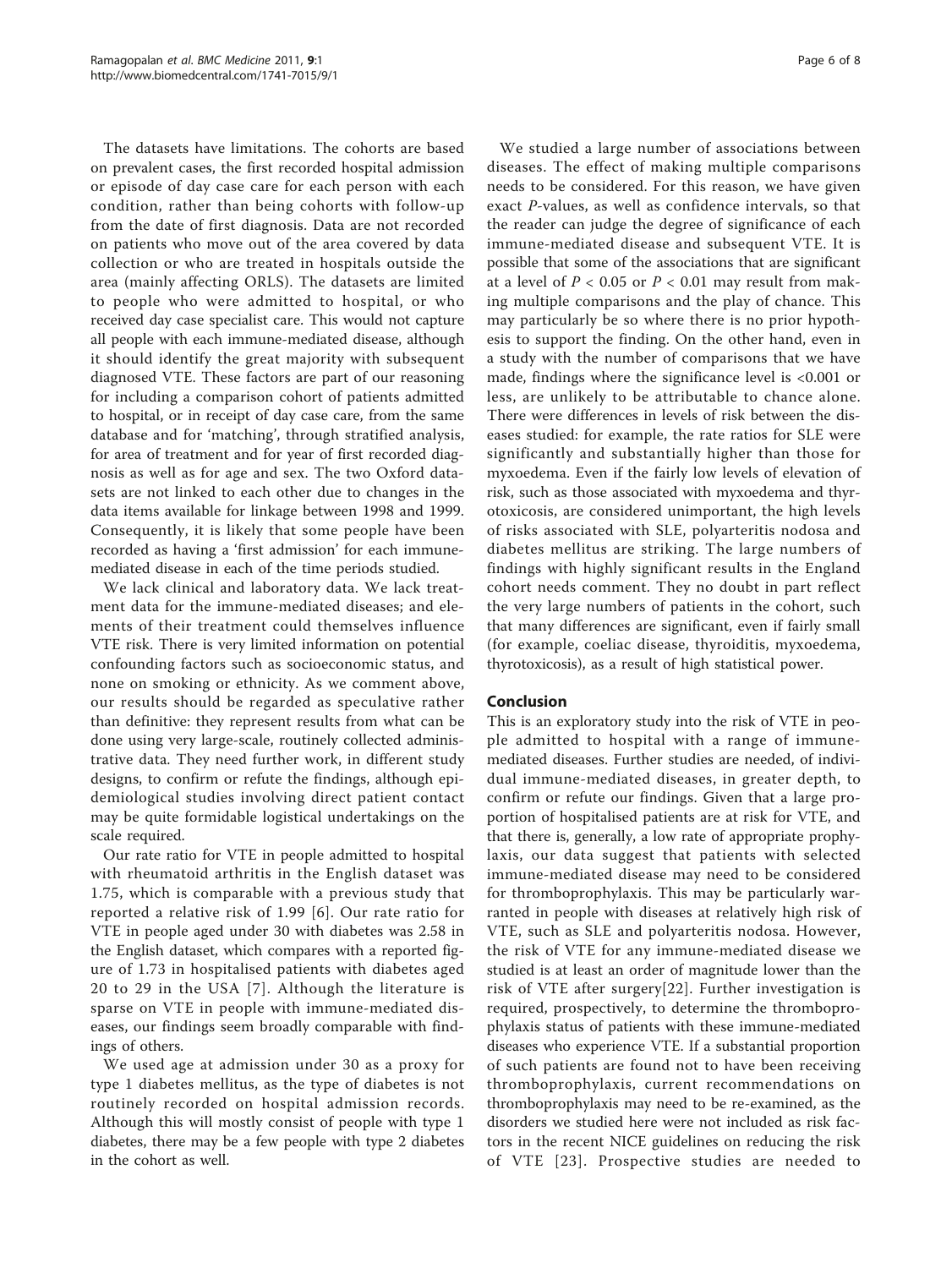#### <span id="page-6-0"></span>Table 4 Observed (O) and Expected (E) numbers of people with an admission for DVT or PE

|                                                  | Dataset (years)      |       |                      |       |                        |        |  |  |  |
|--------------------------------------------------|----------------------|-------|----------------------|-------|------------------------|--------|--|--|--|
| Immune-mediated disease (ICD code <sup>3</sup> ) | ORLS1 (1963 to 1998) |       | ORLS2 (1999 to 2008) |       | England (1999 to 2008) |        |  |  |  |
|                                                  | $\circ$              | E     | $\circ$              | E     | $\circ$                | E      |  |  |  |
| Addison's disease (255.4)                        | 13                   | 8.7   | 12                   | 4.1   | 205                    | 95.9   |  |  |  |
| Ankylosing spondylitis (720)                     | 18                   | 13.4  | 10 <sup>1</sup>      | 8.5   | 373                    | 194.7  |  |  |  |
| Autoimmune haemolytic anaemia (283)              | 16                   | 5.7   | 17                   | 4.7   | 353                    | 93.4   |  |  |  |
| Chronic active hepatitis (571.4)                 | 15                   | 6.7   | 6                    | 1.5   | 93                     | 45.7   |  |  |  |
| Coeliac disease (579.0)                          | 27                   | 20.0  | 24                   | 17.8  | 474                    | 392.0  |  |  |  |
| Dermatomyositis, polymyositis (710.3,710.4)      | 11                   | 5.6   | 7                    | 2.4   | 167                    | 55.2   |  |  |  |
| Diabetes mellitus under 30 (250)                 | 23                   | 11.2  | 18                   | 6.7   | 224                    | 96.9   |  |  |  |
| Goodpasture's syndrome (466.2)                   | $\overline{2}$       | 0.9   | $\overline{4}$       | 0.6   | 24                     | 8.6    |  |  |  |
| Hashimoto's thyroiditis (245)                    | 8                    | 9.0   | 3                    | 3.3   | 100                    | 70.9   |  |  |  |
| Idiopathic thrombocytopenia purpura (287.3)      | 9                    | 4.4   | 21                   | 13.4  | 465                    | 225.0  |  |  |  |
| Multiple sclerosis (340)                         | 106                  | 48.2  | 88                   | 36.6  | 1509                   | 728.8  |  |  |  |
| Myasthenia gravis (358)                          | 13                   | 6.4   | 13                   | 5.6   | 282                    | 125.9  |  |  |  |
| Myxoedema (244)                                  | 202                  | 139.8 | 431                  | 342.2 | 11104                  | 9284.7 |  |  |  |
| Pemphiqus, pemphiqoid (694.4,694.5)              | 38                   | 14.2  | 23                   | 7.1   | 375                    | 170.8  |  |  |  |
| Pernicious anaemia (281)                         | 120                  | 100.5 | 30                   | 21.0  | 1012                   | 754.2  |  |  |  |
| Polyarteritis nodosa (446)                       | 18                   | 6.3   | 3                    | 0.7   | 73                     | 20.7   |  |  |  |
| Primary biliary cirrhosis (571.6)                | 7                    | 5.4   | 11                   | 4.0   | 150                    | 101.2  |  |  |  |
| Psoriasis (696.0,696.1,696.8,696.9)              | 99                   | 61.7  | 53                   | 32.8  | 1318                   | 812.5  |  |  |  |
| Rheumatoid arthritis (714)                       | 450                  | 322.1 | 281                  | 192.9 | 6825                   | 4352.5 |  |  |  |
| Scleroderma (710.1)                              | 9                    | 4.2   | 9                    | 5.9   | 244                    | 124.8  |  |  |  |
| Sjogren's syndrome (710.2)                       | 10                   | 3.5   | 13                   | 6.8   | 305                    | 152.2  |  |  |  |
| Systemic lupus erythematosus (710.0)             | 26                   | 7.2   | 35                   | 7.8   | 636                    | 174.8  |  |  |  |
| Thyrotoxicosis (242)                             | 134                  | 117.8 | 83                   | 54.7  | 1429                   | 1081.7 |  |  |  |

determine the predictive value of inflammatory markers for VTE, but this may also aid in the identification of individuals who strongly warrant preventative therapy.

## Appendix

Observed (O) and Expected (E) numbers of people with an admission for DVT or PE in people with selected immune-mediated diseases (see Table 4).

#### Abbreviations

CI: confidence interval; DVT: deep vein thrombosis; HES: Hospital Episode Statistics; ICD: International Classification of Diseases; IL: interleukin; MCP: monocyte chemoattractant protein; MS: multiple sclerosis; NHS: National Health Service; NICE: National Institute for Health and Clinical Excellence;  $P =$ probability; PE: pulmonary embolism; SLE: systemic lupus erythematosus; TNF: tumour necrosis factor; VTE: venous thromboembolism.

#### Acknowledgements

This Unit of Health-Care Epidemiology and its work on record linkage are funded by the English National Institute for Health Research. SVR is funded by a Goodger Scholarship (University of Oxford). The funders had no role in study design, data collection, data analysis, data interpretation, writing of the report or for the decision to submit for publication. The views expressed in the paper do not necessarily reflect those of the funding bodies. All authors declare they are independent from all sources of funding.

#### Author details

<sup>1</sup>Wellcome Trust Centre for Human Genetics, University of Oxford, Oxford, UK. <sup>2</sup>Department of Clinical Neurology, University of Oxford, Oxford, UK.

<sup>3</sup>Unit of Health-Care Epidemiology, Department of Public Health, University of Oxford, Oxford, UK.

#### Authors' contributions

MJG is the guarantor of and designed the study. SVR, MJG and CJW conceived the study. CJW led the analysis. SVR, AEH, DY contributed to the analysis and interpretation of the data. SVR and CJW wrote the first draft and all contributed to subsequent drafts and the final paper.

#### Competing interests

The authors declare that they have no competing interests.

Received: 5 August 2010 Accepted: 10 January 2011 Published: 10 January 2011

#### References

- 1. Hunt BJ: [The prevention of hospital-acquired venous thromboembolism](http://www.ncbi.nlm.nih.gov/pubmed/19076173?dopt=Abstract) [in the United Kingdom.](http://www.ncbi.nlm.nih.gov/pubmed/19076173?dopt=Abstract) Br J Haematol 2009, 144:642-652.
- 2. Cohen AT, Agnelli G, Anderson FA, Arcelus JI, Bergqvist D, Brecht JG, Greer IA, Heit JA, Hutchinson JL, Kakkar AK, et al: [Venous](http://www.ncbi.nlm.nih.gov/pubmed/17938798?dopt=Abstract) [thromboembolism \(VTE\) in Europe. The number of VTE events and](http://www.ncbi.nlm.nih.gov/pubmed/17938798?dopt=Abstract) [associated morbidity and mortality.](http://www.ncbi.nlm.nih.gov/pubmed/17938798?dopt=Abstract) Thromb Haemost 2007, 98:756-764.
- 3. Cohen AT, Tapson VF, Bergmann JF, Goldhaber SZ, Kakkar AK, Deslandes B, Huang W, Zayaruzny M, Emery L, Anderson FA Jr: [Venous](http://www.ncbi.nlm.nih.gov/pubmed/18242412?dopt=Abstract) [thromboembolism risk and prophylaxis in the acute hospital care](http://www.ncbi.nlm.nih.gov/pubmed/18242412?dopt=Abstract) [setting \(ENDORSE study\): a multinational cross-sectional study.](http://www.ncbi.nlm.nih.gov/pubmed/18242412?dopt=Abstract) Lancet 2008, 371:387-394.
- 4. Stashenko GJ, Tapson VF: [Prevention of venous thromboembolism in](http://www.ncbi.nlm.nih.gov/pubmed/19377498?dopt=Abstract) [medical patients and outpatients.](http://www.ncbi.nlm.nih.gov/pubmed/19377498?dopt=Abstract) Nat Rev Cardiol 2009, 6:356-363.
- 5. Grainge MJ, West J, Card TR: [Venous thromboembolism during active](http://www.ncbi.nlm.nih.gov/pubmed/20149425?dopt=Abstract) [disease and remission in inflammatory bowel disease: a cohort study.](http://www.ncbi.nlm.nih.gov/pubmed/20149425?dopt=Abstract) Lancet 375:657-663.